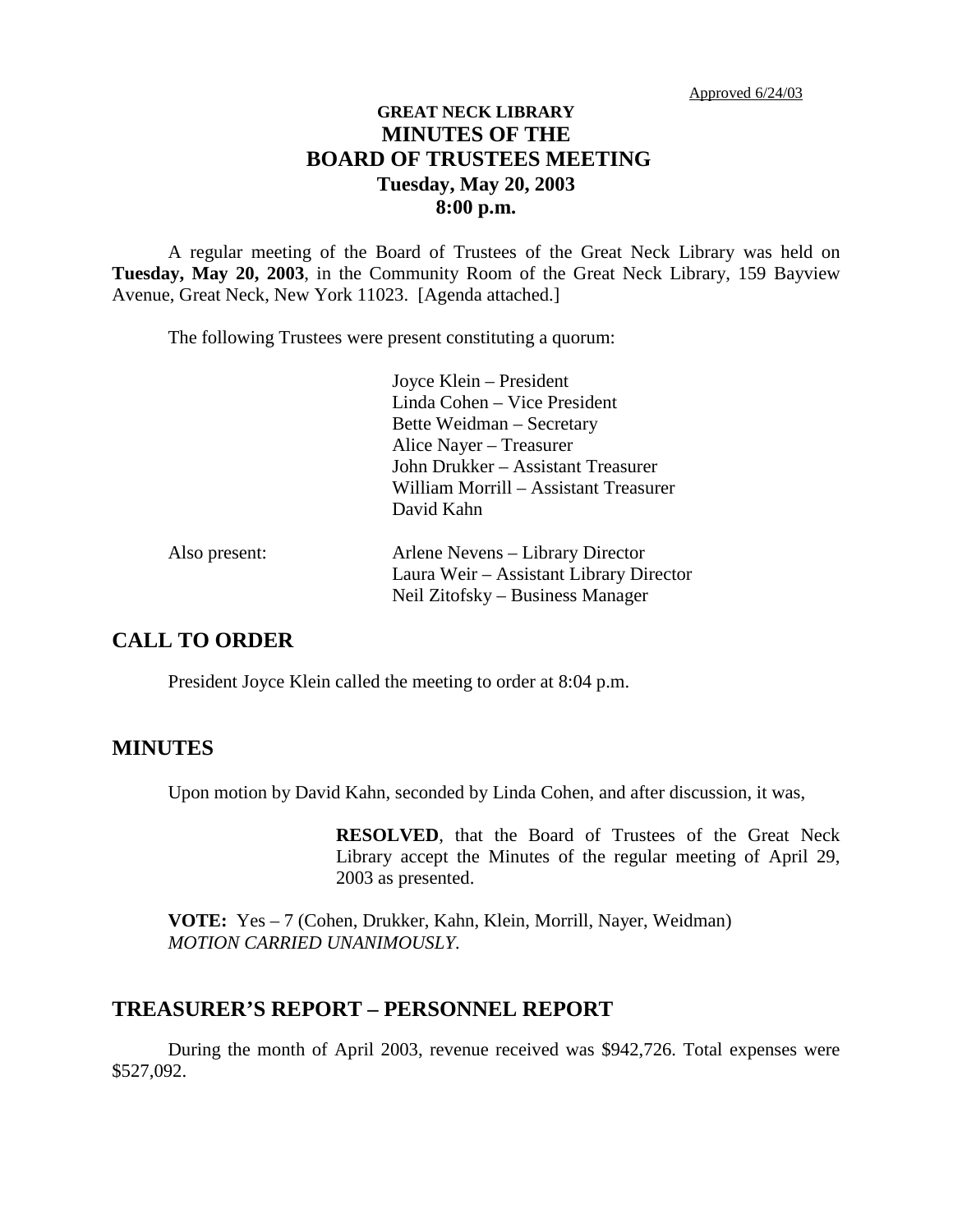At the close of business, April 30, 2003, total operating fund holdings were \$2,522,195, which were on deposit at HSBC and The Bank of New York, and in Petty Cash funds at Main and the Branches. This compares to a April 30, 2002 balance of \$2,701,783.

Additionally, the balance of the Main Building and Special Services fund was \$1,517,673; the Automated Library fund was \$131,122; the Restricted Gift fund was \$45,387; the Branch and Special Services fund was \$129,858. These funds totaled \$1,824,040 on April 30, 2003. The April 30, 2002 total was \$1,795,023.

Upon motion by Alice Nayer, seconded by John Drukker, and after discussion, it was,

**RESOLVED,** that the Board of Trustees of the Great Neck Library accept the May 20, 2003, Treasurer's Report with the Personnel Changes of April 26, 2003 through May 15, 2003.

**VOTE:** Yes – 7 (Cohen, Drukker, Kahn, Klein, Morrill, Nayer, Weidman) *MOTION CARRIED UNANIMOUSLY.*

Upon motion by Alice Nayer, seconded by Linda Cohen and after discussion, it was,

**RESOLVED,** that the Board of Trustees of the Great Neck Library authorize the Treasurer to pay the persons named in the Check Register dated April 25, 2003 through May 15, 2003, Paid-Checks numbered 1058 and 27052 through 27169, and To-Be-Paid checks numbered 27170 through 27258, the sums set against their respective names, amounting in the aggregate to \$162,653.20.

Public Comment: Eric Hall

**VOTE:** Yes – 7 (Cohen, Drukker, Kahn, Klein, Morrill, Nayer, Weidman) *MOTION CARRIED UNANIMOUSLY.*

# **Budget Line Transfers**

Upon motion by Bette Weidman, seconded by Linda Cohen and after discussion, it was,

**RESOLVED,** that the Board of Trustees of the Great Neck Library authorize the transfer of \$60,000 from the Branch and Special Services Fund to the General Fund;

And further,

**RESOLVED,** that the Board of Trustees of the Great Neck Library authorize the operating budget line-item changes as detailed in the 2003 Budget Reallocation Worksheet dated May 20,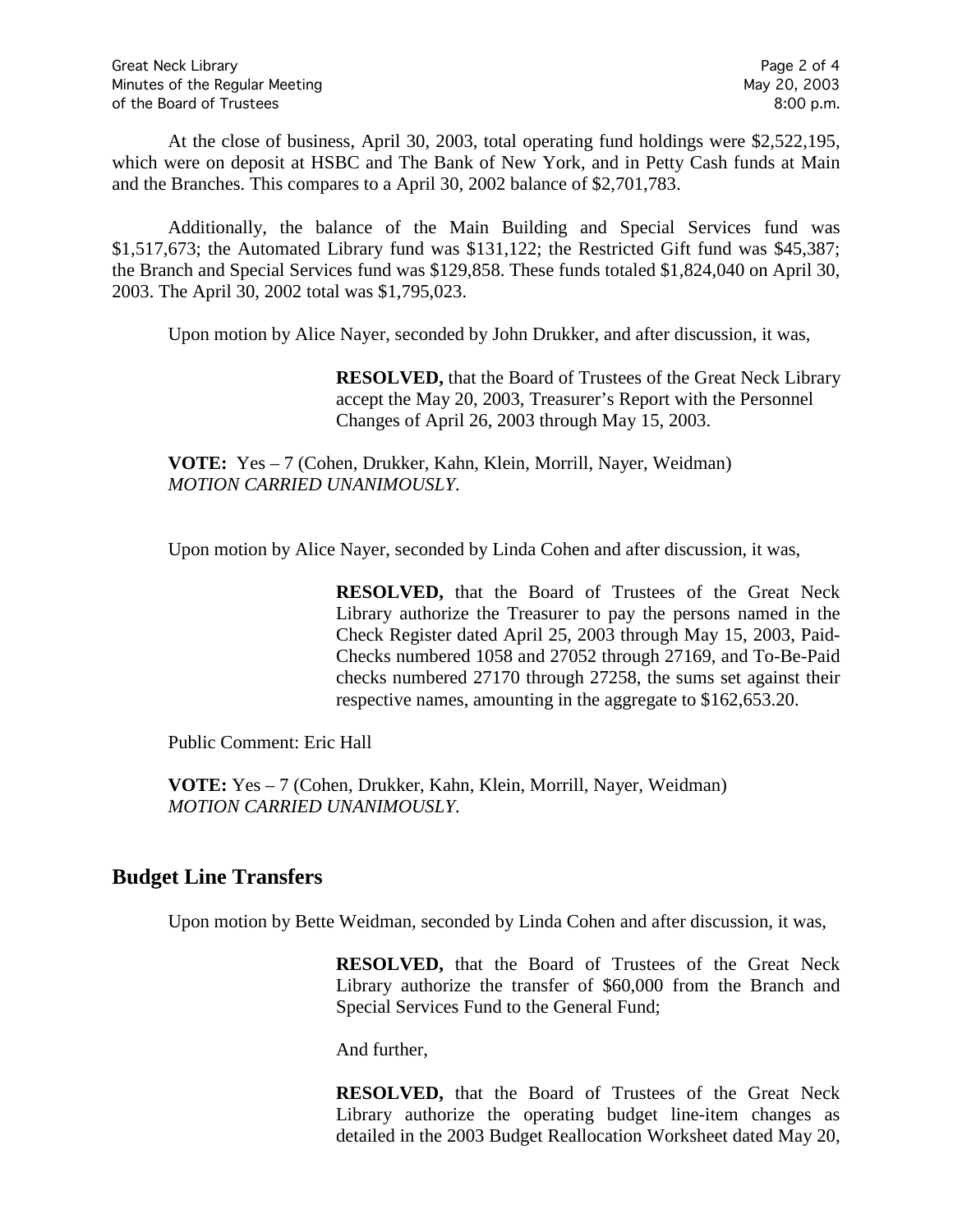2003, a copy of which is to be appended to the Minutes of this meeting, as well as to the copy of the 2003 Budget maintained on file for the public at Main and the Branches.

Public Comment: Marietta DiCamillo, Eric Hall, Marianna Wohlgemuth

**VOTE:** Yes – 7 (Cohen, Drukker, Kahn, Klein, Morrill, Nayer, Weidman) *MOTION CARRIED UNANIMOUSLY.*

#### **DIRECTOR'S REPORT** (attached)

Director Nevens reported that due to faulty sensors, the fire alarm in the Main Building had gone off several times in the early morning hours during the past few weeks. This resulted in the Fire Department having to break down the outer doors to the Community Room to gain entry. The faulty heads will have to be replaced at a cost of approximately \$100 per head. The inner and outer doors of the Community Room, which are very similar, will be switched.

Public Comment: Joanna Hart, Unidentified Lady, Eric Hall, Eric Pomerance, Marietta DiCamillo, Jo Ann Farley

#### **NEW BUSINESS**

#### **Automated Library Fund**

Upon motion by Linda Cohen, seconded by Bette Weidman, and after discussion it was,

**RESOLVED,** that the Board of Trustees of the Great Neck Library approve the expenditure of \$3,755 from the Automated Library Fund to Fastnet Corporation to provide firewall and email services to the Great Neck Library.

Public Comment: Eric Hall

VOTE**:** Yes – 7 (Cohen, Drukker, Kahn, Klein, Morrill, Nayer, Weidman) *MOTION CARRIED UNANIMOUSLY.*

# **Holiday and Sunday Schedule**

Upon motion by Bette Weidman, seconded by Linda Cohen, and after discussion it was,

**RESOLVED,** that the Board of Trustees of the Great Neck Library adopt the attached Holiday and Sunday Schedule for September 2003 to August 2004.